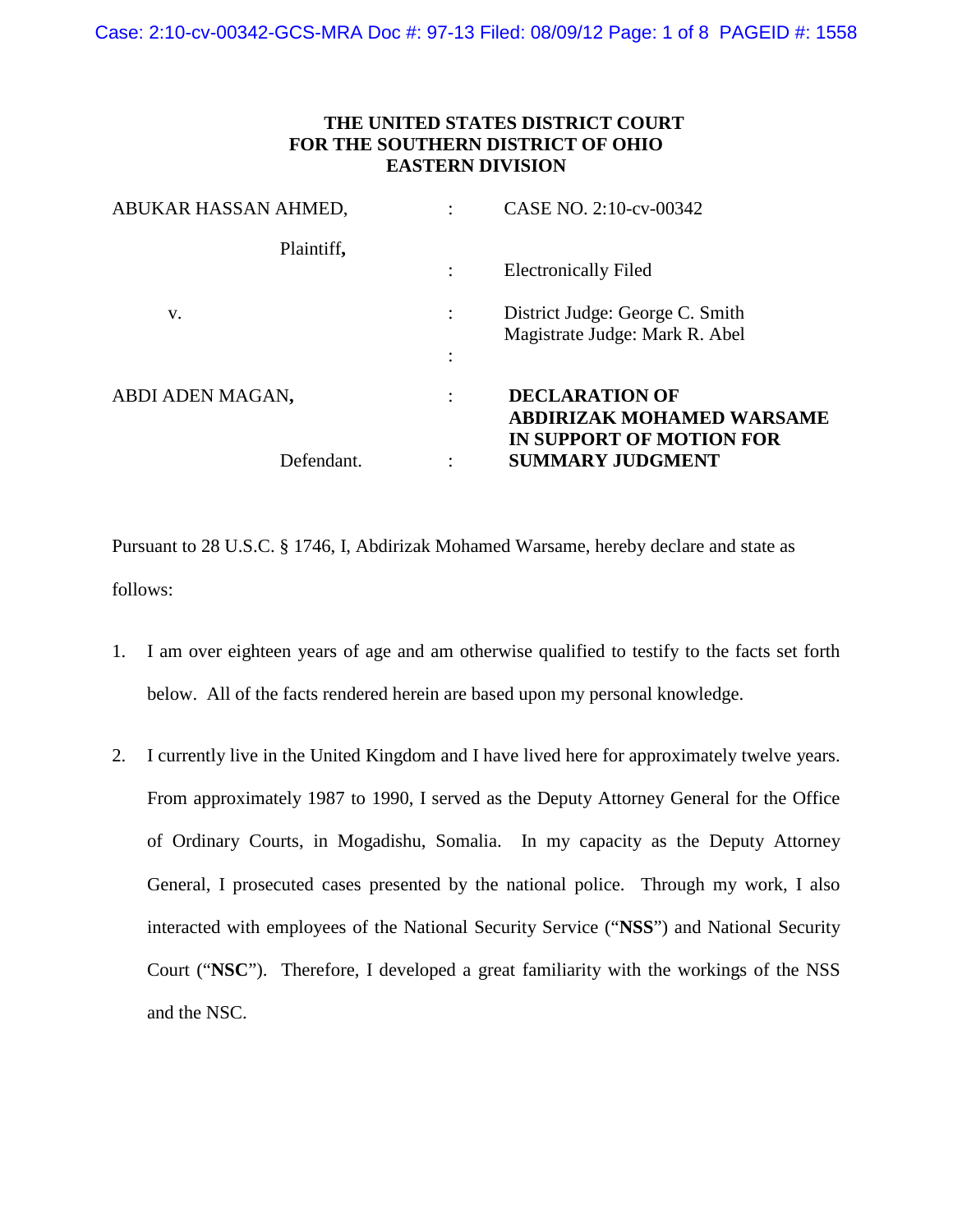## **ABUKAR HASSAN AHMED'S DETENTION AND TORTURE**

- 3. I met Abukar Hassan Ahmed in Mogadishu, Somalia in 1987 at my office. I remember that Abukar had an office near the US embassy in Mogadishu, which was close to my office at the Ordinary Court. I would often see Abukar around the area where we worked and we would go out for lunch together.
- 4. I knew that Abukar was a lawyer and a professor in Mogadishu. I had heard that he had been detained sometime before because he was openly critical about the actions of the Siad Barre regime. After I met Abukar, he told me about his arrest. I do not remember for how many years he told me he had been detained, but I remember it was a long time. I found Abukar to be a very intelligent and good person, who was both a quiet person but also outspoken about human rights.
- 5. I was in Mogadishu at the time that Abukar was arrested for the second time. I found out about his arrest when I went to Abukar's house and his mother told me that he had been arrested for political reasons.
- 6. I was upset when I heard Abukar had been detained and I thought that I could help him because of my connections in the court system. I tried to help Abukar in my personal capacity, not as Deputy Attorney General of Ordinary Courts, because I was afraid to draw attention to myself.
- 7. I recall that Abukar was detained in the NSS prison at NSS Headquarters. I went to the NSS prison to try and find out what had happened to Abukar. I asked if I could speak with Abukar, but I was not permitted to do so. I saw a neighbor of mine who worked there,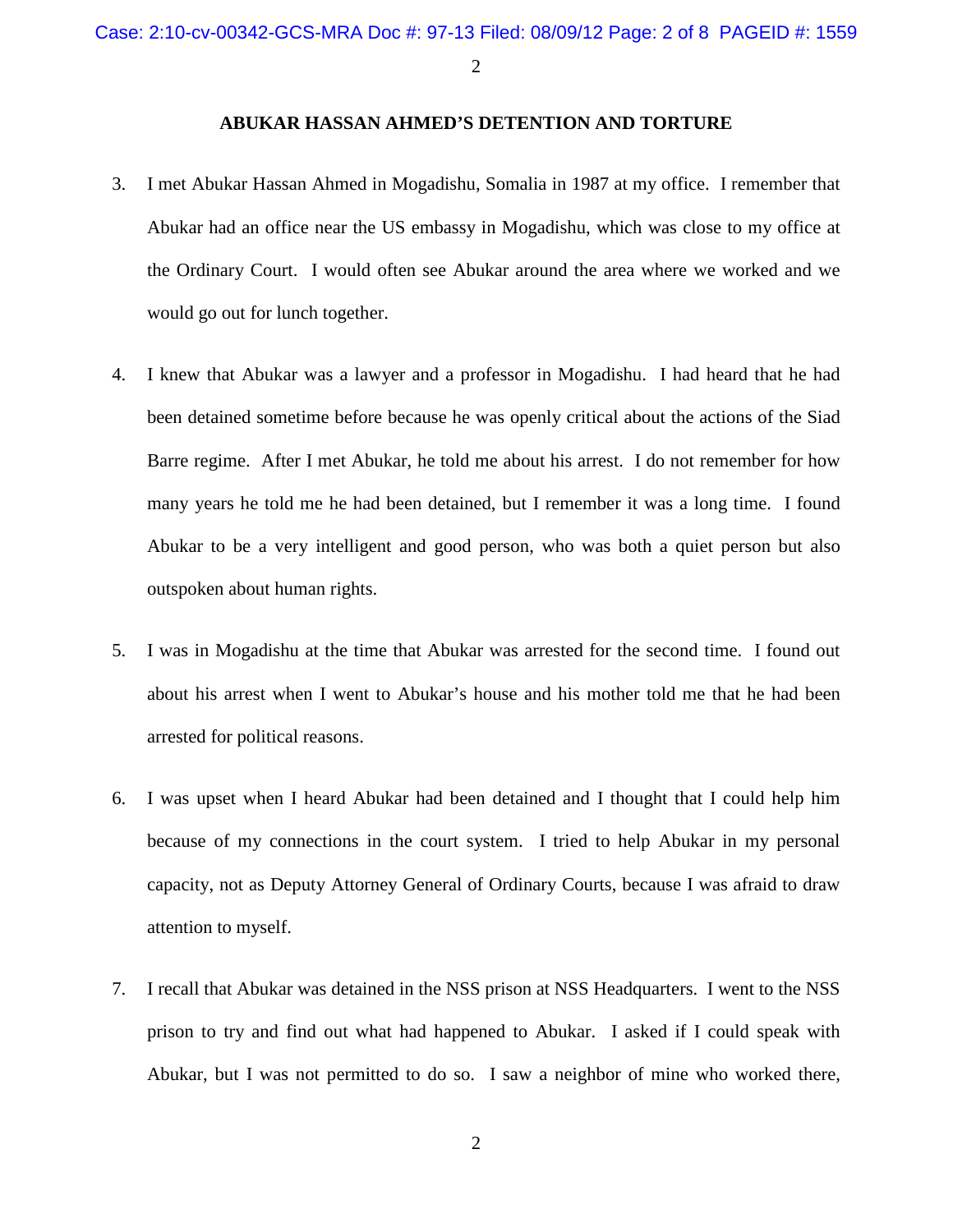Colonel Abdullahi Agojiid, who was the second in command at the NSS Department of Investigations. He was known in my neighborhood just as "Agojiid."

- 8. Agojiid told me that he was a lieutenant colonel in the NSS, just below Colonel Abdi Aden Magan, who was the Chief of the NSS Department of Investigations. Through my work, I also knew he had this role. I knew Agojiid because I lived in the same neighbourhood as him and I also knew him from his work at the courts. Later, when the NSC was dissolved in 1990, I recall that Agojiid was transferred to the Ordinary Courts where I worked. Through speaking with members of the Somali community and at work, I believe that Agojiid has since passed away.
- 9. During this visit to the NSS prison, I spoke with Agojiid about Abukar's detention. At first, Agojiid refused to speak with me about Abukar. He told me that it was a very big case and that the order to detain him had come to Colonel Magan "from upstairs," that is, from superior people in the chain of command. Agojiid told me that Colonel Magan was Head of Investigations and personally in charge of Abukar's detention. This was also what I recalled from my work in the courts, I knew that Colonel Magan was in charge of NSS investigations and ordering interrogations.
- 10. Because I knew that the NSS Department of Investigations tortured prisoners as part of interrogation and I knew people who had been tortured themselves, I asked Agojiid if he could please try and ensure that Abukar was not tortured. He assured me, "We will not touch him," but he told me that he could not say what his officers would do when he was not around to supervise.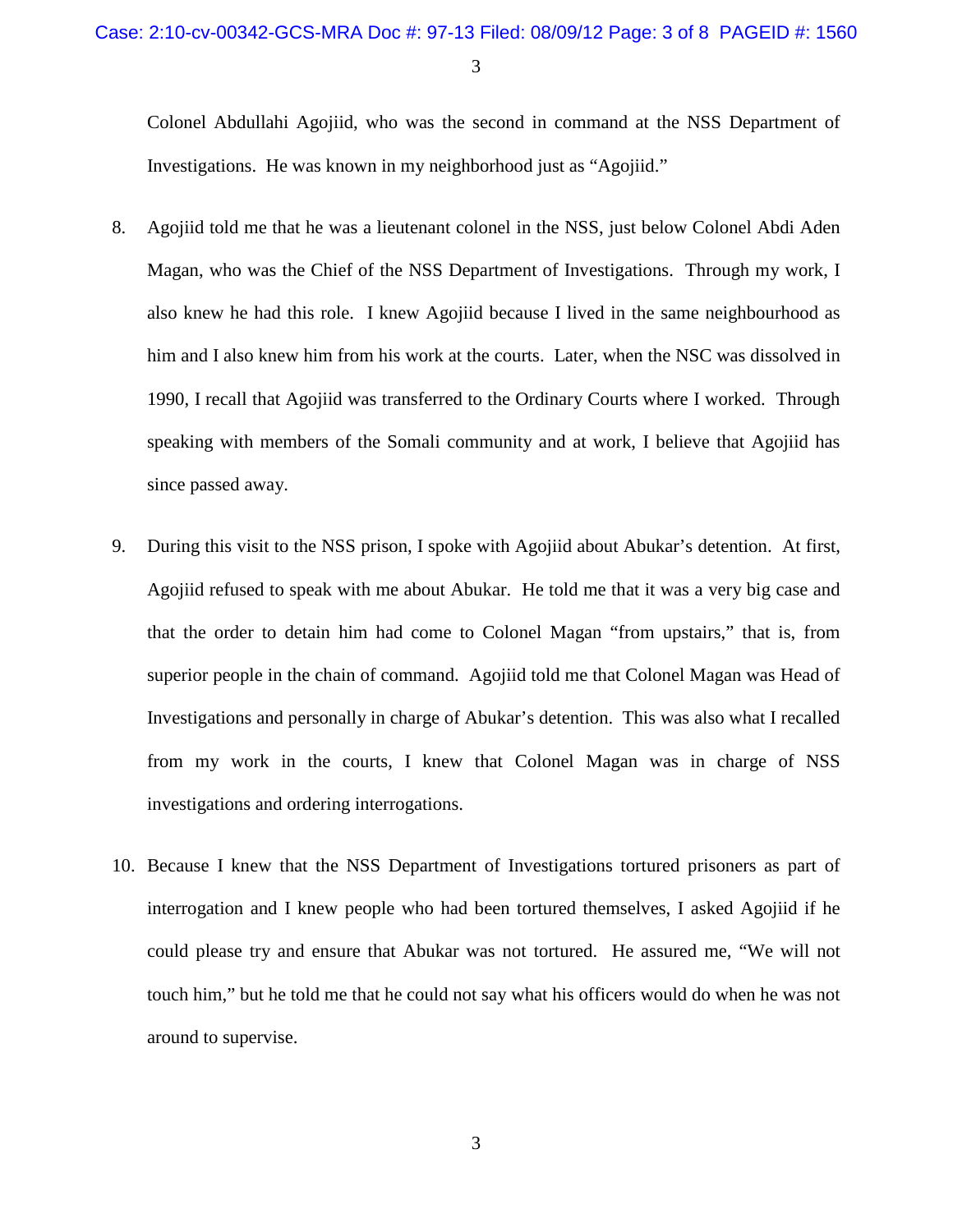- 11. As I was speaking with Agojiid, I saw a man inside the NSS Department of Investigations office. That man came out of the office and gave an order to Agojiid and then returned to his office. I asked Agojiid, "Is this Magan?" and Agojiid responded, "Yes." From this, it appeared to me that Colonel Magan was clearly in command of Agojiid and the NSS Department of Investigations prison.
- 12. Because of my work with the court, I heard a lot about the people who worked in the NSS. I remember that Colonel Magan's reputation was much worse than the average police office when it came to interrogation and investigation.
- 13. In addition to meeting with Agojiid, together with one of my colleagues, I also went to speak with Nur Hassan Hussein, who was the Prosecutor General in the NSC, about Abukar's case shortly before Abukar was tried in early 1989. Mr. Hussein told me that he would help to speed up the process of bringing Abukar's case to court. I was encouraged by Mr. Hussein's willingness to try to help, since I was very concerned for Abukar's safety.
- 14. I recall that shortly thereafter, Abukar was tried before the NSC. I think that the reason why he was not detained longer was because I and other friends of Abukar's campaigning for his release, had brought his detention to Mr. Hussein's attention. Because the NSC is separate from the Ordinary Courts, I did not attend the trial, but I recall that some of Abukar's former students attended. After the trial had ended, I helped Abukar to pay the fine that secured his release. I do not recall the exact amount, but I believe it was around 15,000 shillings.
- 15. I recall that after Abukar was released, I saw that he had lost a lot of weight and appeared to be extremely thin and unhealthy. As one would expect, he looked very upset and sad. He told me that he had been very badly treated. He also told me that he often had nightmares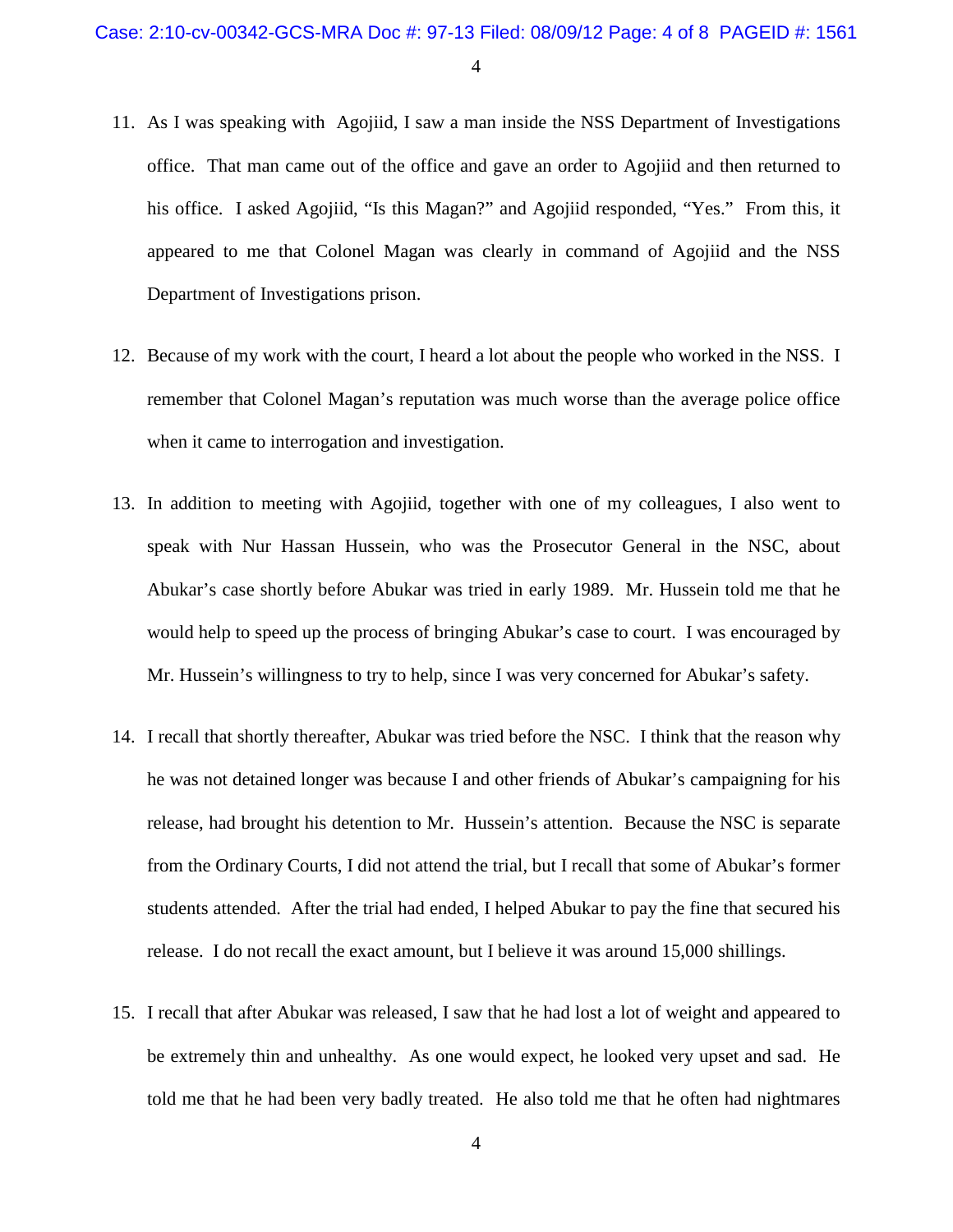about the torture and that he had difficulty sleeping. I was very sad to learn that he was tortured and was also concerned about him.

- 16. Around July 1989, I invited Abukar to hide at my house so that he would not be arrested again. Abukar and I had gone to Abukar's home when we learned from his mother that Magan and his men had been waiting for him since the previous night. His mother and other family members appeared understandably very worried and anxious. She told Abukar to "hide himself," so we left immediately to hide Abukar in my house. By this time, the government was arresting and detaining a large number of people – anyone who expressed opposition to the regime. The country was on the verge of war and most people carried guns. It was a frightening place.
- 17. Because of the increased arrests and detentions leading up to the civil war and because of my concern for Abukar's safety, I urged Abukar to leave Somalia. I arranged for Abukar's escape to Kenya in my friend's Toyota Land Cruiser. I helped Abukar dress up like an Imam so that he could escape Somalia – he had grown out his facial hair to the length of a long beard and he put on an Islamic skull cap. I helped Abukar escape across the border of Somalia and into Kenya.
- 18. Shortly thereafter, around July 1989, I ran into Agojiid at a shop. We spoke about Abukar and Agojiid told me, "If we see him, we will kill him."
- 19. After I helped Abukar escape, I did not see Abukar for many years. After the fall of the regime a year later, there was a complete collapse of the policing and court structure, as it was all under the control of Siad Barre. There was no functioning judicial system for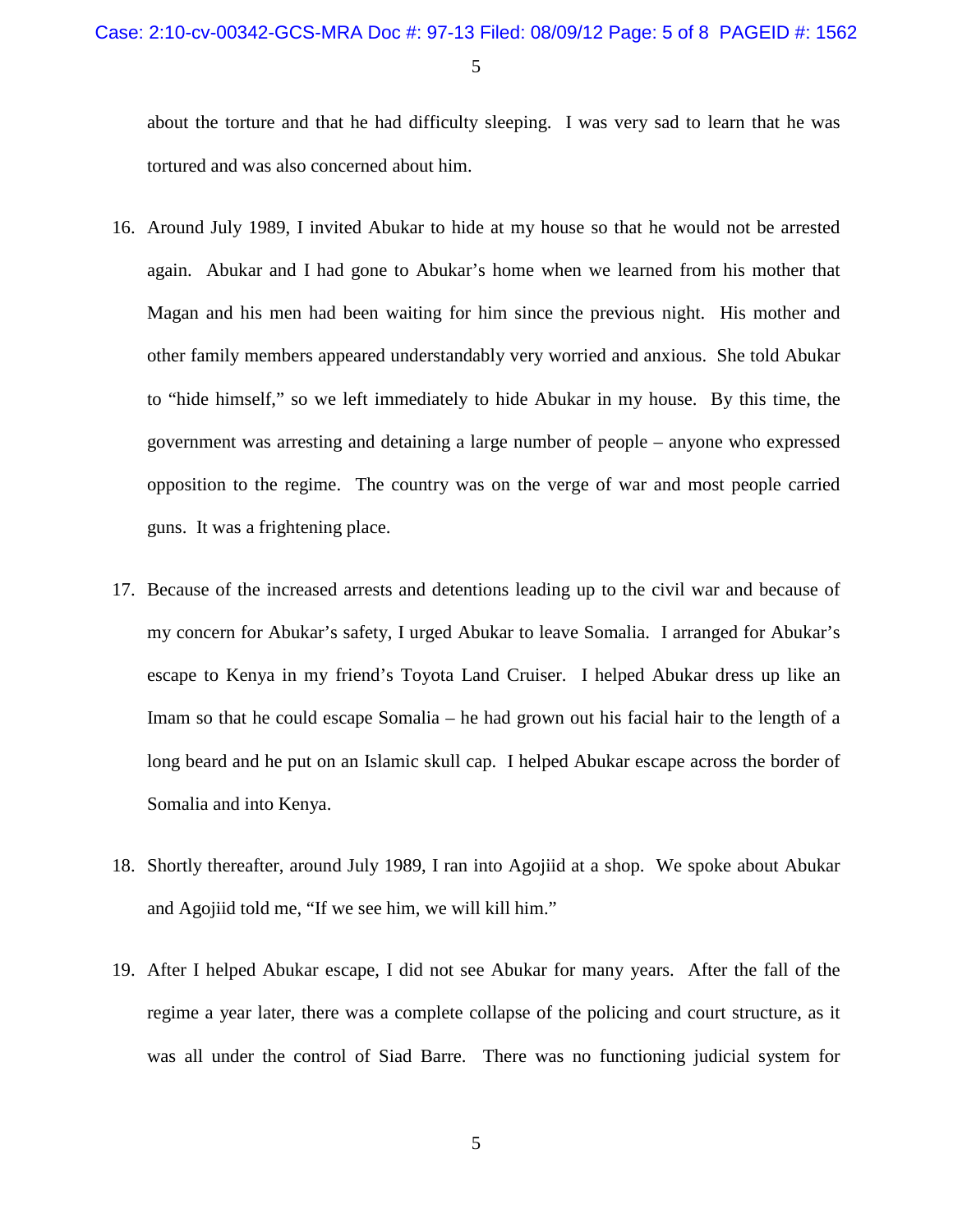several years. Abukar was lucky he escaped when he did. I managed to escape from Somalia in 1991.

20. I believe the next time I saw Abukar, was many years later in Wembley, England around 2001, after I had escaped Somalia and obtained asylum in the UK as well. I was very happy to see my old friend.

## **COLONEL MAGAN AND THE STRUCTURE OF THE NSS AND NSC**

- 21. Before Colonel Magan was the head of the NSS Department of Investigations, I knew from my work that he was either in the military or the police. I had heard about Colonel Magan and his background through my work. Also, during that time in Somalia, to become a colonel, every candidate had to go to the military or police academy and then work his way through the ranks (for example, sub-lieutenant, lieutenant, captain, major, lieutenant-colonel and then colonel). The process could be sped up if the candidate showed loyalty to the political regime. This was well-known in Somalia, but I also saw it in practice where an individual would quickly advance because of his political loyalty. Many people were not necessarily qualified for the top jobs, but made it through the ranks because of their loyalty or clan background. To become a Chief of an NSS division, Colonel Magan would have had to show loyalty to the Siad Barre regime. From my experience, it would not be possible for Colonel Magan to have obtained that position without showing loyalty to the regime and the fact that he came from the same clan as Siad Barre would have helped him as well.
- 22. At that time, I believe head of the NSS was Mohammed Jibriel, although I am not positive if he was in that position during the time that Abukar was detained and tortured. The NSS was a separate organisation to the police, and the regional NSS sectors were also separated. The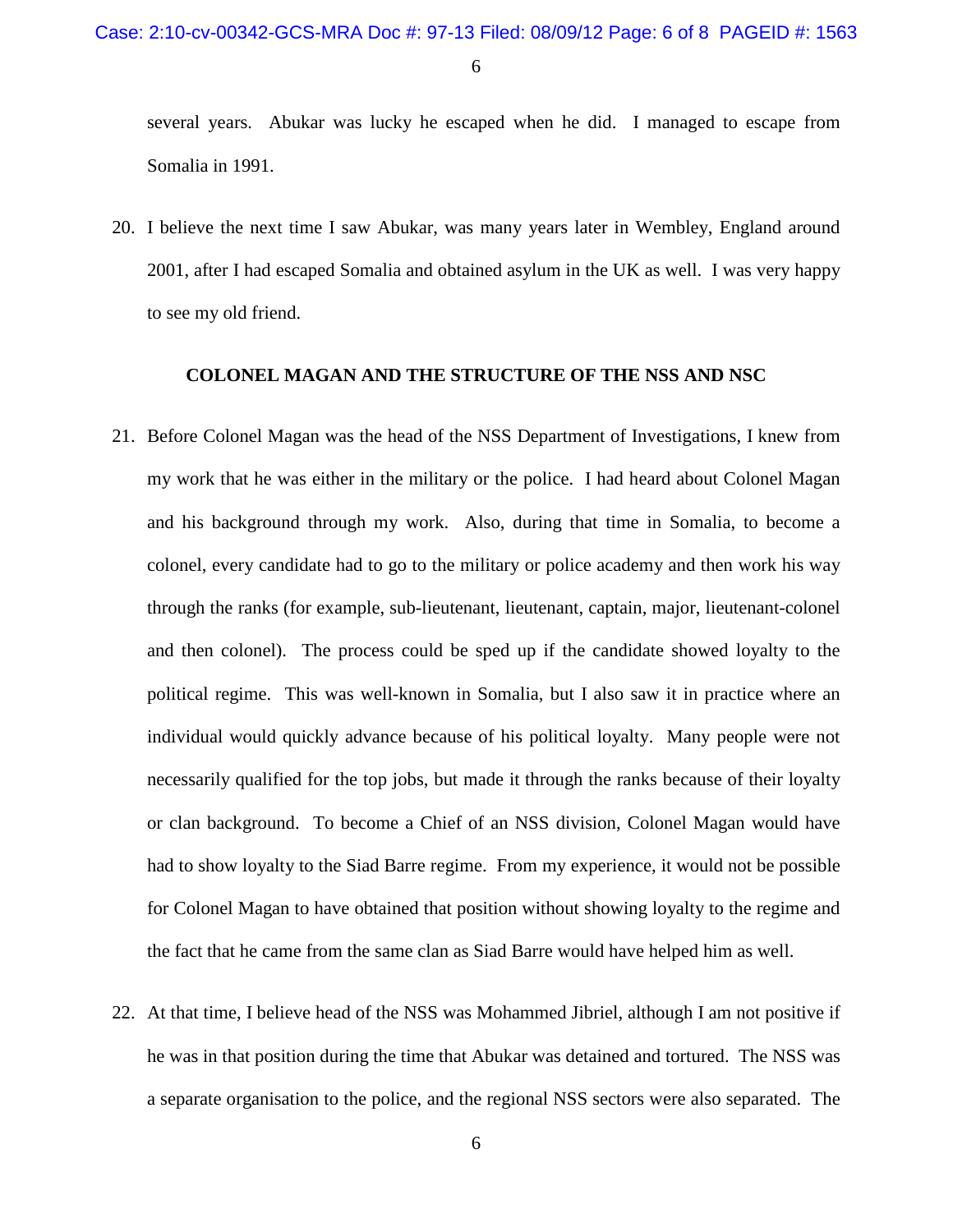NSS national department of investigations (Colonel Magan's division), had authority over the NSS Department of Investigations prison where Abukar was detained.

- 23. The NSC was also known as the "Marshall Law Court." Although there was already a functioning court system in place, the Ordinary Courts (under the Ministry of Justice), the Siad Barre regime created the NSC to try "political" crimes.
- 24. From my experience and knowledge of the Somali police and court systems during this period, orders of torture would have had to come from NSS superiors (or from Colonel Magan himself), not the NSC. The NSC did not have the authority to order interrogation techniques, such as torture. While head prosecutors, including Mr. Hussein, may have had authority in theory to authorize Colonel Magan and other members of the NSS to continue to detain Abukar, Mr. Hussein absolutely would not have had the authority to order interrogation techniques and torture. The NSS dealt with the procedure and strategy of interrogation and had sole authority to order specific interrogation tactics. In practice, the NSS detained individuals without informing or seeking and obtaining permission from the NSC.
- 25. Although the NSS was under a technical duty to inform the NSC if the NSS had detained anyone, the NSS would sometimes not tell the NSC about a detention for months or years. This is because once the NSS informed the NSC of the arrest, there were procedures that the NSS had to follow. This included that an individual could only be detained for a short period of time after which the NSS had to seek periodic NSC authorizations to extend such detentions.